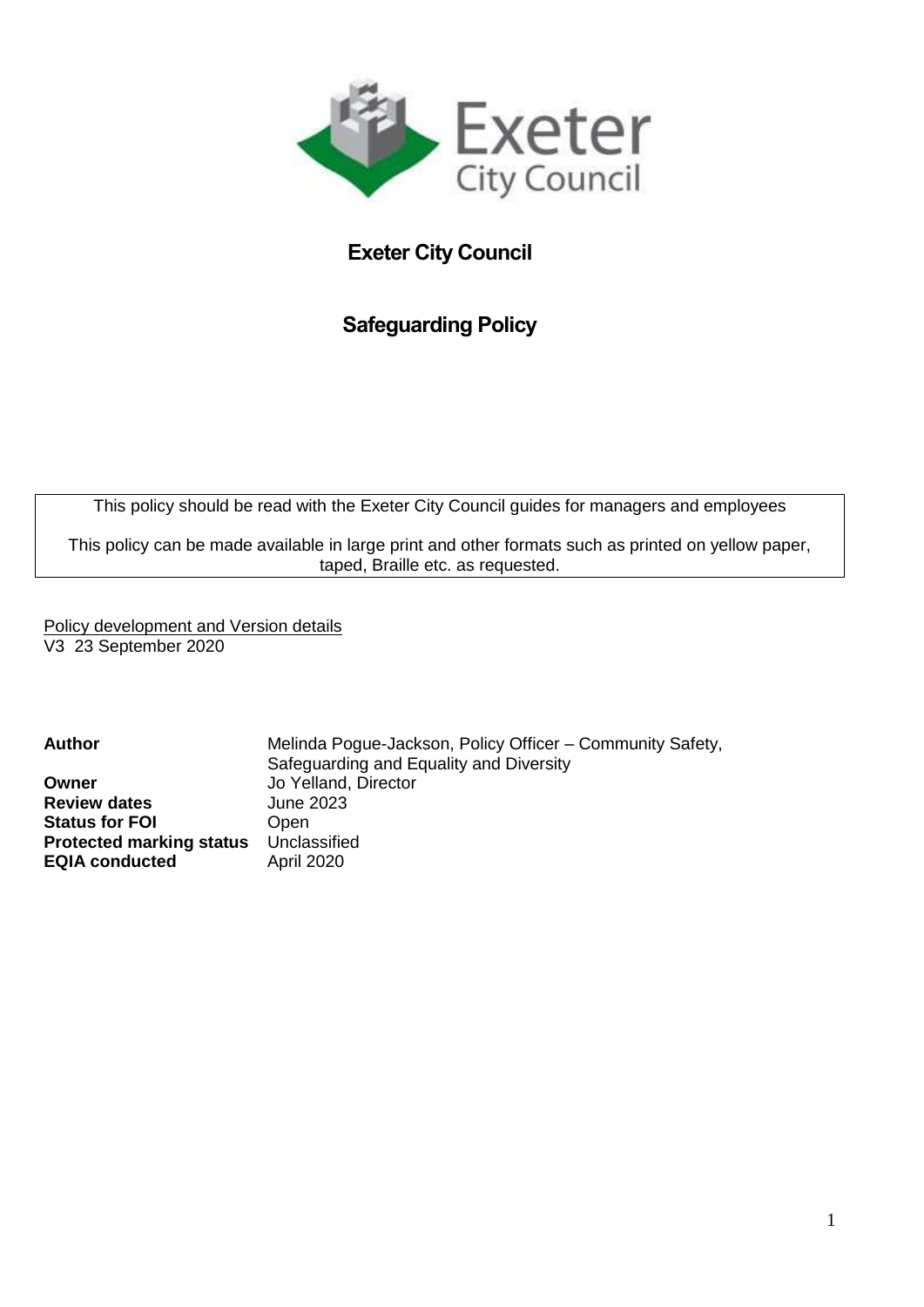# **1. Introduction**

- 1.1 Exeter City Council believes that all children, young people and adults have the right to be safe, happy and healthy and deserve protection from abuse. The council is committed to safeguarding from harm all children, young people and adults with care and support needs (see definition in point 3.1 relating to the Care Act 2014) using any council services and involved in any of their activities, and to treat them with respect during their dealings with the councils, our partners and contractors.
- 1.2 We aim to act as an exemplar of safeguarding practice providing strong leadership and improving safeguarding standards through having a robust safeguarding policy and monitoring system.

### **2. Aims of the Policy**

- 2.1 The aims of the policy are to:
	- Clarify the roles and responsibilities of all parties within scope of the policy.
	- Support the promotion of a safe working environment and a culture of care in which the rights of all children, young people and adults with care and support needs are protected and respected.
	- Promote best practice in how employees, elected members and associated workers interact with children, young people and adults with care and support needs while providing Council services.
	- Develop clear guidance and procedures for those employees, elected members and associated workers and ensure through training and support that they are aware of these and able to implement them.
	- Provide a framework for developing partnerships with appropriate external bodies e.g. Devon Safeguarding Children Board and Devon Safeguarding Adults Board, to ensure that the policy continues to reflect legal and best practice requirements in respect of the responsibility of care of children, young people and adults with care and support needs.

## **3. Scope of the Policy**

- 3.1 The policy is in respect of Exeter City Council's responsibility towards:
	- Children and young people, legally defined as any person under the age of 18. From this point the terms child or children will be used to refer to this group.
	- Care leavers up to the age of 25. The primary function for providing services specifically for care leavers in Exeter rests with Devon County Council. However Exeter City Council recognises its role in providing services that care leavers may access in particular its homelessness and homeless prevention services.
	- Adults with care and support needs are defined under the Care Act 2014 and for the purposes of this policy, as anyone over the age of 18 who:
		- $\circ$  has needs for care and support (whether or not the local authority is meeting any of those needs) **and**;
		- o is experiencing, or at risk of, abuse or neglect; **and**
		- $\circ$  as a result of those care and support needs is unable to protect themselves from either the risk of, or the experience of abuse or neglect.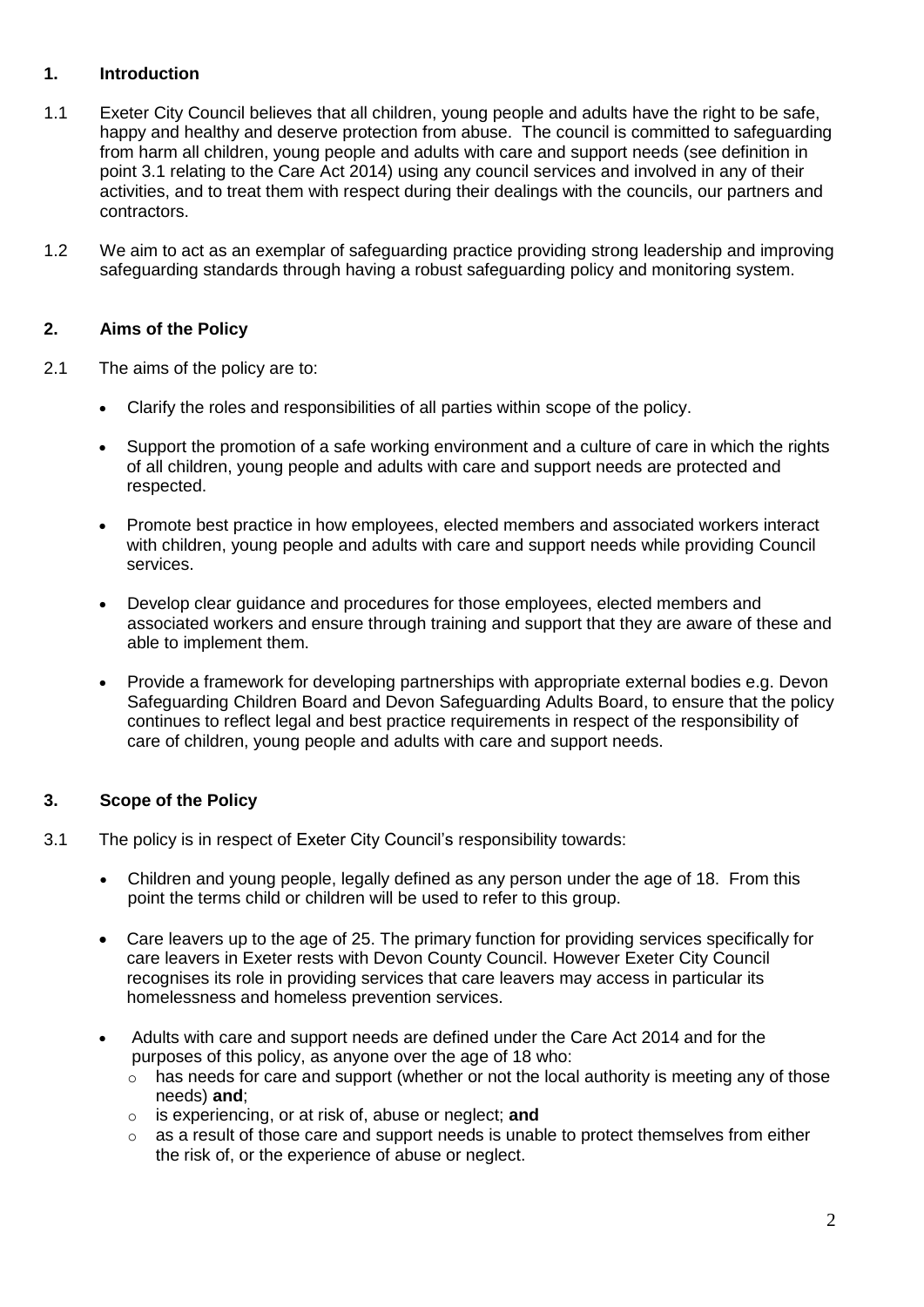- The employees of the council who have dealings with children, young people and adults with care and support needs and who are required to act in a position of trust and to act responsibly and within the law.
- The employees and elected members of the council who, while not required to act in a position of trust, may come into contact with members of these groups on a regular basis during the course of their work.
- Employees and elected members involved in decision making with regard to licensing.
- Volunteers and other workers involved in the provision of council services or who are granted licences by the council, but not employed by the council, including workers in organisations with whom the council has contracts for the delivery of services.
- 3.2 It covers all the functions and services of the council, its elected members, staff, partners and contractors.
- 3.3 This document is primarily concerned with protecting children, young people and adults with care and support needs from harm and providing guidance on how to deal with issues. However it is important to remember that safeguarding has a wider meaning which includes the promotion of welfare and taking action to enable all children, young people and adults with care and support needs to have the best life outcomes.
- 3.4 The policy does not cover health and safety issues related to safeguarding children such as use of play equipment or provision of food at events. Separate guidance on this and appropriate behaviours when dealing with children and adults with care and support needs, should be read in conjunction with this policy.
- 3.5 The policy does not cover safeguarding of council staff, elected members, contractors or volunteers which is dealt with separately under the Health and Safety Policy and associated procedures.

## **4. Legal Framework**

- 4.1 This policy is based on Exeter City Council's responsibilities under:
- 4.1.1 The Care Act 2014 in particular Sections 42 to 46 related to safeguarding, further information can be found at: <http://www.legislation.gov.uk/ukpga/2014/23/contents/enacted>
- 4.1.2 The Children Act 2004, specifically Section 11 which places a duty on key people and public bodies, including district councils, to make arrangements to ensure that their functions are discharged with regard to the need to safeguard and promote the welfare of children. Further information can be found at:<http://www.legislation.gov.uk/ukpga/2004/31/contents>
- 4.1.3 The Counter Terrorism Act 2015 section 26 which places a duty on certain bodies, in the exercise of their functions, to have due regard to the need to prevent people from being drawn into terrorism. The Prevent Agenda is one of four strands which makes up the Governments counterterrorism strategy. Further information can be found at: <http://www.legislation.gov.uk/ukpga/2015/6/contents>
- 4.1.4 The Modern Slavery Act 2015. Further information can be found at: <http://www.legislation.gov.uk/ukpga/2015/30/contents/enacted>
- 4.1.5 The Anti-Social Behaviour, Crime and Policing Act 2014 in particular Part 10 relating to forced marriage. Further information can be found at: <http://www.legislation.gov.uk/ukpga/2014/12/contents/enacted>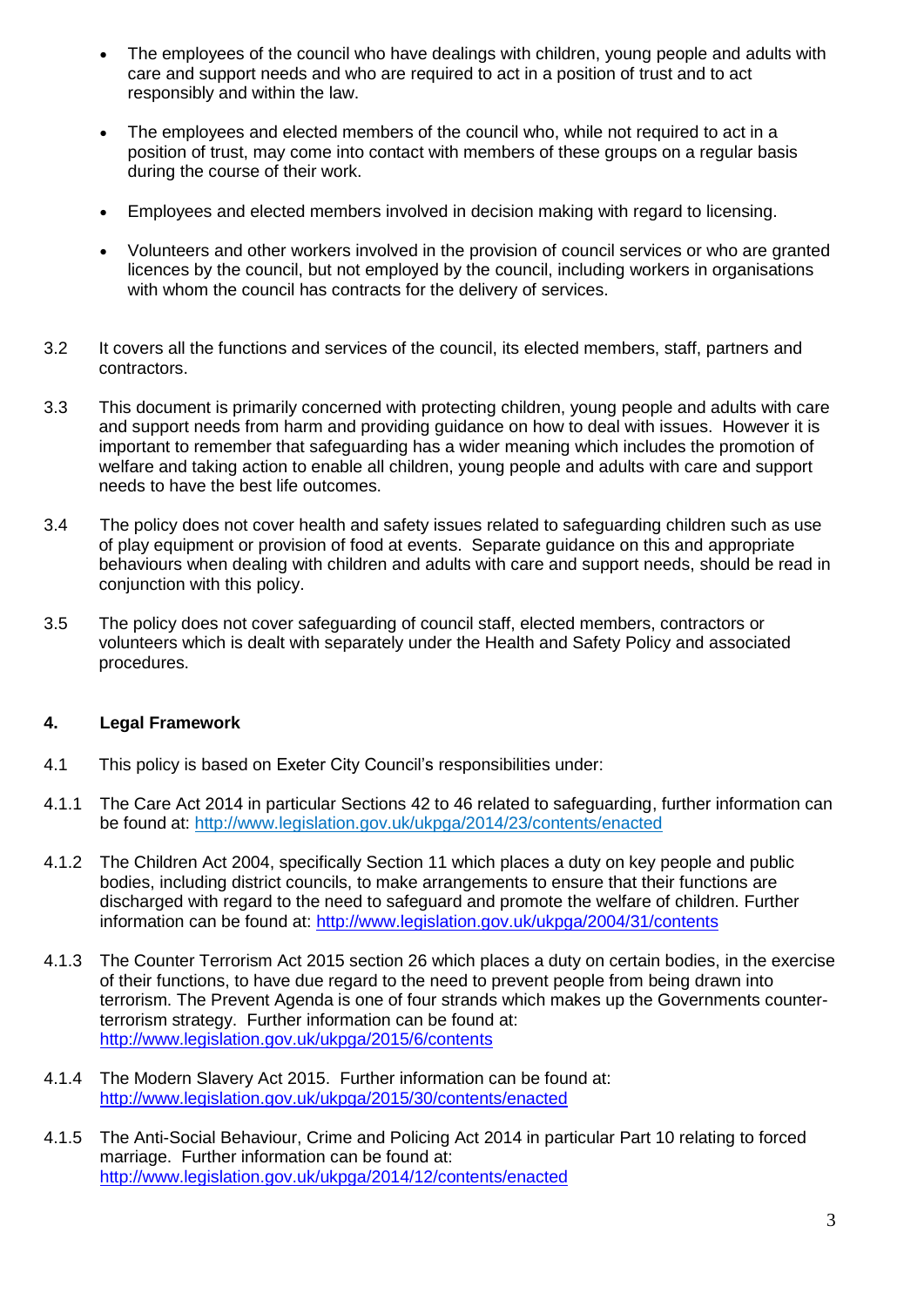- 4.1.6 The Serious Crime Act 2015 particularly Part 5 (see Appendix A)
- 4.1.7 The Devon Adolescent Safety Framework [https://www.dcfp.org.uk/training-and](https://www.dcfp.org.uk/training-and-resources/policies-and-procedures/adolescent-safety-framework-safer-me/)[resources/policies-and-procedures/adolescent-safety-framework-safer-me/](https://www.dcfp.org.uk/training-and-resources/policies-and-procedures/adolescent-safety-framework-safer-me/)
- 4.1.8 The Statutory Taxi and Private Hire Vehicle Standards [https://www.gov.uk/government/news/new-standards-to-improve-safety-for-taxi-and-private-hire](https://www.gov.uk/government/news/new-standards-to-improve-safety-for-taxi-and-private-hire-vehicle-passengers)[vehicle-passengers](https://www.gov.uk/government/news/new-standards-to-improve-safety-for-taxi-and-private-hire-vehicle-passengers)

#### **5. Supporting structures, policies and procedures**

- 5.1 A Corporate Safeguarding Group has been set up to have oversight of safeguarding practice within the council and to drive forward improvements. The Group meets four times a year and includes representation from the Strategic Management Board and unions.
- 5.2 The Director Transformation has been appointed Strategic Safeguarding Lead and will chair the Corporate Safeguarding Group.
- 5.3 In addition the council has appointed a Corporate Safeguarding Lead responsible for coordinating the implementation of the policy and providing a single point of contact for the safeguarding boards.
- 5.4 The Corporate Safeguarding Lead has responsibility for:
	- ensuring there is a secure central record relating to allegations and investigations
	- acting as multi agency partner on the Local Safeguarding Children Board and Local Adult Safeguarding Board
	- advocating the importance of safeguarding to partners, contractors and customers
	- ensuring all safeguarding policies, procedures and guidelines are implemented and promoted
- 5.5 In addition the Corporate Safeguarding Lead chairs a Safeguarding Representatives Group made up of a number of staff across the different services of the council. This group will have an operational overview of safeguarding issues in service areas, together with actions that could be taken.
- 5.6 In the absence of the Corporate Safeguarding Lead the Service Lead Environmental Health and Community Safety will deputise for the corporate lead.
- 5.7 Safeguarding Representatives have responsibility for:
	- Receiving concerns, discussing them with whoever has raised the concern and taking advice from the relevant partner agency/County Council service: this could include complex matters such as consent and whether parents/carers should be notified.
	- Making a decision about how to proceed and whether to make a formal referral. If there is disagreement on the appropriate course of action to take then the safeguarding lead has the final decision. Where staff are dissatisfied with the decision of the safeguarding lead, they should report their concerns to their line manager in the first instance and can still make a referral if they have strong concerns.
	- Ensuring the procedure is followed on such matters as making a referral, confidentiality and recording.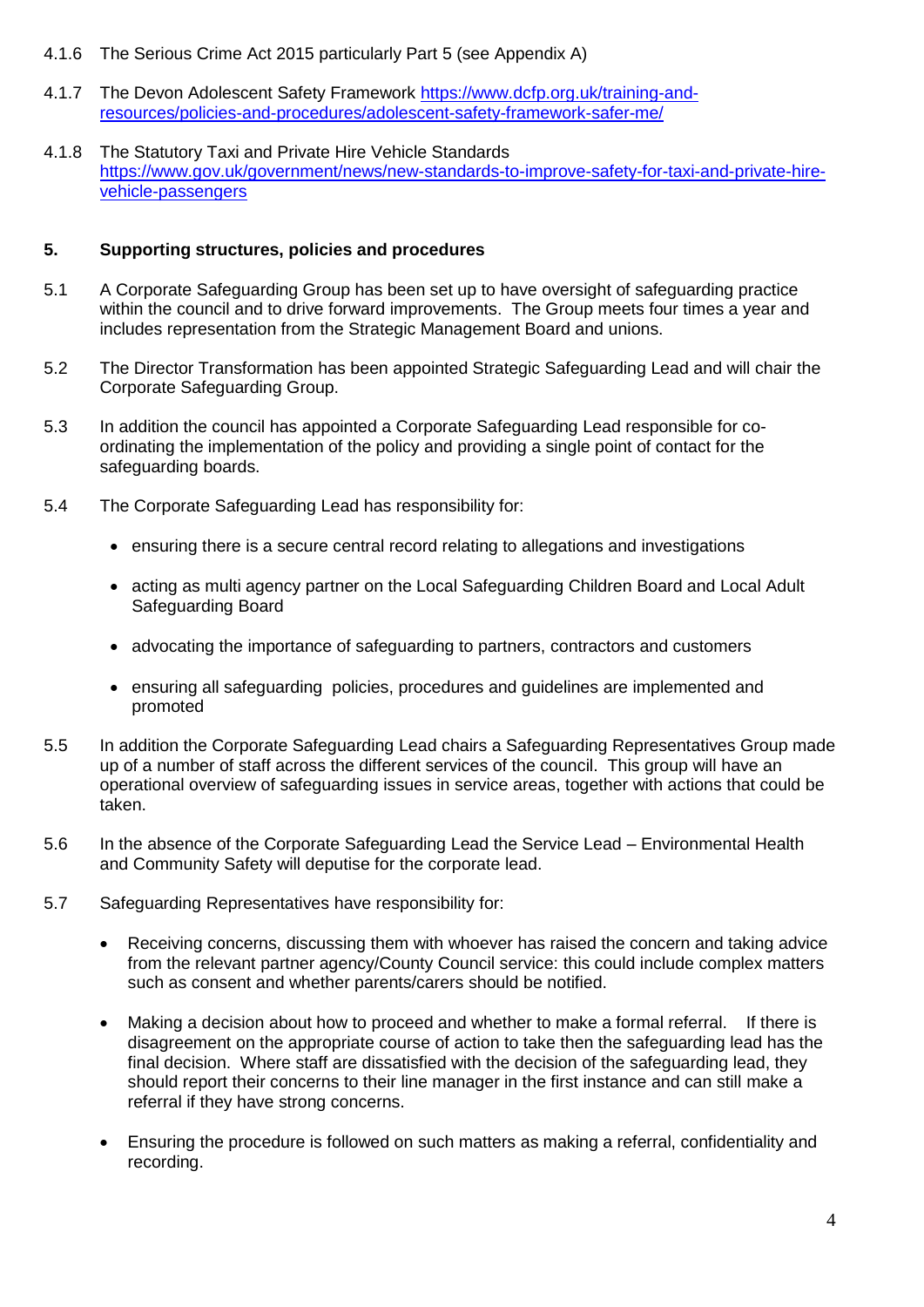- Working with colleagues to improve practice across the organisation.
- In the event of an incident or query, should a safeguarding lead not be available, staff should go straight to relevant Devon County Council service. They can be supported by a senior manager but details of any incident must not be shared unless absolutely necessary.
- Attending appropriate courses and updating of safeguarding legislation.
- 5.8 Any staff who have a safeguarding concern should in the first instance discuss the matter with any one of the Safeguarding Representatives who will make a decision whether or not to refer the matter to the appropriate external organisation. A suite of supporting procedural documents is made available to all staff on the council's intranet site.
- 5.9 Exeter Community Safety Partnership (of which Exeter City Council is a statutory partner) also deals with some safeguarding issues on a city wide basis such as Domestic & Sexual Violence and Abuse, Modern Slavery, Child Exploitation and Preventing Violent Extremism. Both the Strategic and Corporate Safeguarding Leads sit on the Partnership so are able to ensure that the work of the Corporate Safeguarding Group supports that of the Community Safety Partnership and vice versa .
- 5.10 This policy should also be used in conjunction with the following:
	- Disciplinary Procedure
	- Grievance Procedure
	- Whistle Blowing Policy
	- IT Acceptable Use Policy
	- Equality and Diversity Policy
	- Complaints & Feedback Procedure
	- Health & Safety at Work guidance
	- Modern Slavery Transparency Statement
	- Taxi Policy

## **6. Responsibilities**

- 6.1 Responsibility for the implementation of this policy lies at all levels of the council.
- 6.2 Members
- 6.3 Elected members are collectively responsible for ensuring that the council has a policy, which adequately provides protection for children and adults with care and support needs in receipt of its services and for the regular review of this policy in the light of changes to legislation or regulation.
- 6.4 Each Exeter City Councillor has the personal responsibility to comply with the policy.
- 6.5 Elected Members should report any concerns to the Strategic or Corporate Safeguarding Leads.
- 6.6 The Portfolio Holder for Supporting People has lead responsibility for safeguarding.
- 6.7 Members of the Licensing Committee have responsibility for ensuring that those taxi and private hire vehicle drivers to whom they grant licences are fit and proper people to hold such licences.
- 6.8 Officers
- 6.9 All employees and particularly those working with children and adults with care and support needs are responsible for: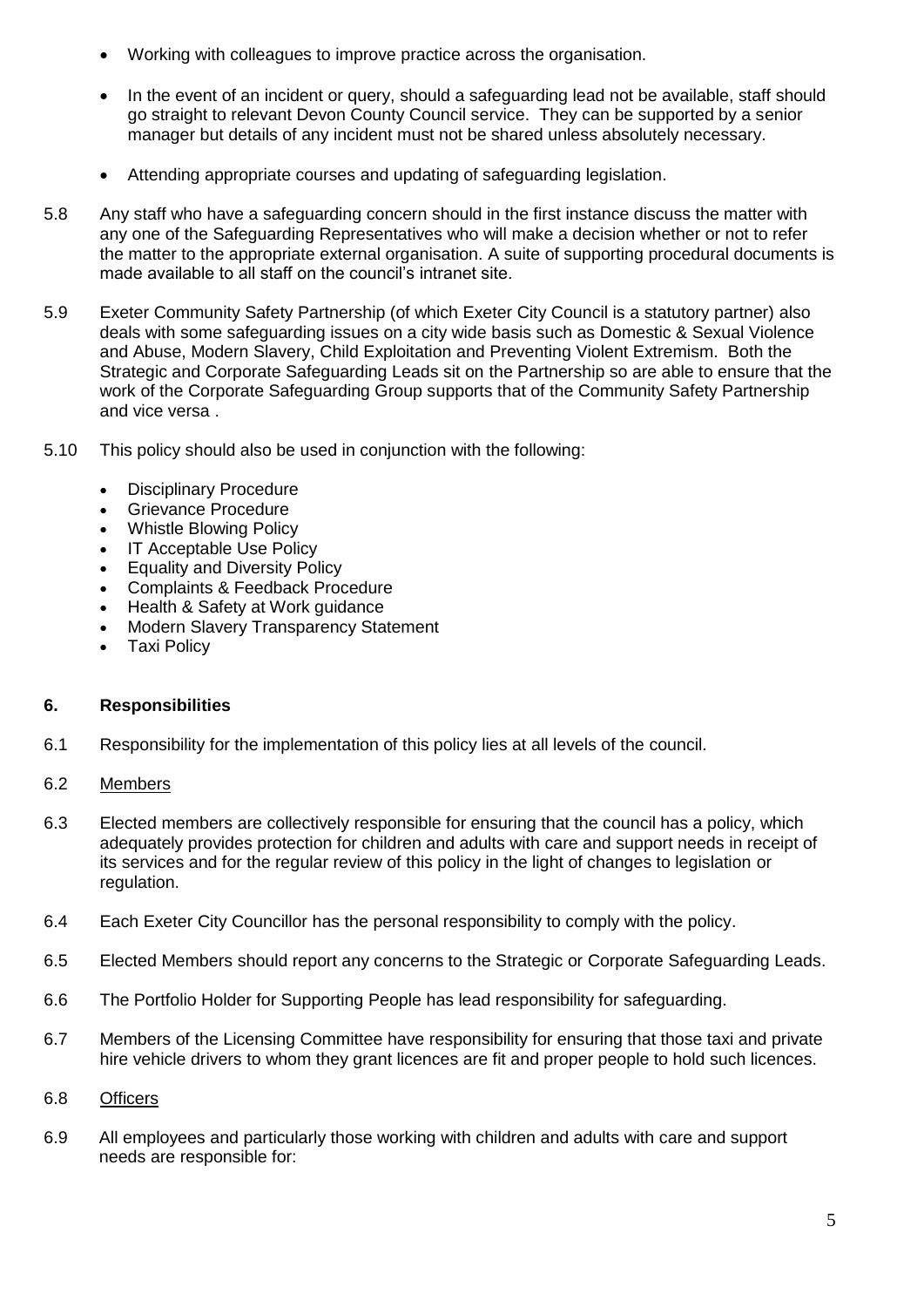- Ensuring that they are familiar with and understand the policies and procedures relating to their work with or in the vicinity of children and adults with care and support needs.
- Ensuring that they feel confident in working within this environment and working with their managers to ensure that they have the knowledge and skills to carry out their tasks in this context.
- Treating all those children and adults with whom they come into contact while carrying out their work equally and with respect.
- Reporting to a Safeguarding Representative, any concerns they may have about abuse or a lack of care of children and adults with care and support needs either from other staff, from carers, parents or those in place of a parent or between members of the group.
- 6.10 The Chief Executive has overall responsibility for the organisation's safeguarding arrangements.
- 6.11 Strategic Management Board is required to ensure good governance of the organisation and has responsibility to make sure this policy is consistently applied and taken into account when setting strategic direction and reviewing performance.
- 6.12 Members of Strategic Management Board are also responsible for:
	- Ensuring that all necessary procedures and practices are in place to provide adequate protection both for the individuals in these groups but also protection for the employees involved with them.
	- Ensuring that the procurement framework for the authority includes expectations upon contractors to demonstrate effective safeguarding practices for all their staff.
- 6.13 Tier 3 Service Leads are responsible for:
	- Identifying those services and posts that are likely to have an involvement with children and adults with care and support needs, and undertaking an appropriate risk assessment of posts in respect of DBS disclosure requirements.
	- Ensuring that those people appointed by them to the district council, whose normal duties fall into the definition of Regulated Activity as defined in the Safeguarding Vulnerable Groups Act 2006 and amended by the Protection of Freedoms Act 2012, are subject to the appropriate level of DBS disclosure and are appropriately qualified and/or trained in working with these groups.
	- Ensuring that proper records are kept of any incidents occurring within their service and that these are held securely and/or passed on to the council's Human Resources team if the incident involves a member of staff.
	- Ensuring that employees, volunteers and other workers dealing with these groups are adequately trained and aware of their responsibilities in this area.
	- Ensuring that external contractors delivering council services and licensees are aware of the council's expectation that workers are aware of and abide by the standards of behaviour expected of council employees.
	- Ensuring that carers and/or parents of the children and adults with care and support needs are aware that, in providing services, council employees are not normally acting in place of a parent, except in relation to events for unaccompanied children who have been formally registered.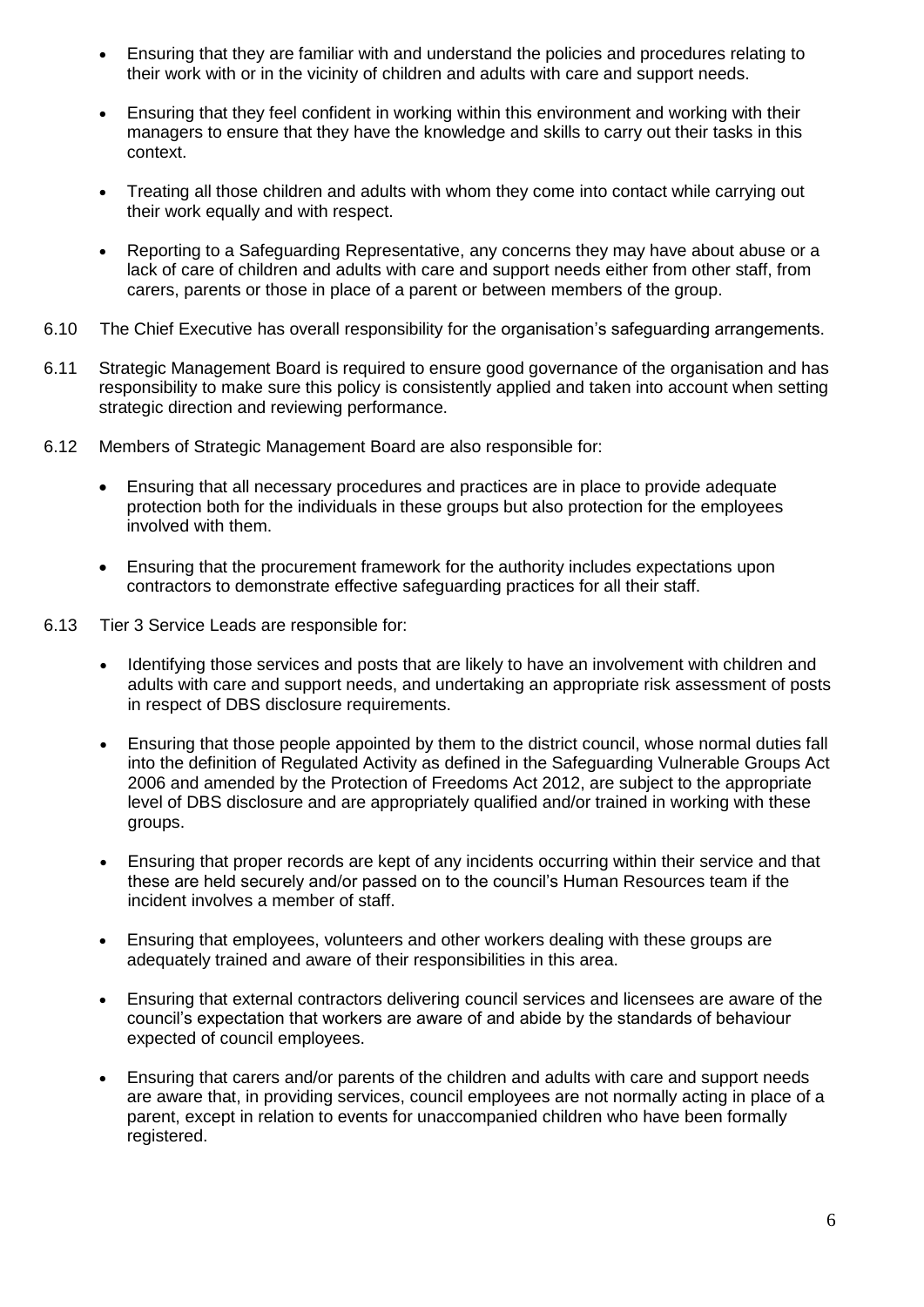- Ensuring the carers and/or parents of the children and adults with care and support needs who are in direct receipt of council services <sup>1</sup> are made aware that services will be delivered in line with this policy.
- Ensuring that any evidence or complaint of abuse or lack of care is reported to the appropriate body e.g. Devon County Council, Safeguarding Board or the Police, and to council's Human Resources team where employees, volunteers and contractors are involved and to the Monitoring Officer where elected members are involved.
- Ensuring that employees and others do not work with children or adults with care and support needs on regulated activities without an appropriate Disclosure & Barring Service (DBS) disclosure.
- Working with other associated agencies to ensure the proper transfer of information relating to dealings with children and adults with care and support needs, where necessary.
- Ensuring that adequate supervision and support is available to those who have been directly involved in dealing with safeguarding cases, including a debrief of the case and any relevant outcomes.
- 6.14 Human Resources are responsible for:
	- Working with senior managers in maintaining a record of those posts, requiring a DBS disclosure together with the level of disclosure required.
	- Ensuring that recruitment procedures are robust and that information pertinent to working with these groups is obtained during the recruitment procedure.
	- Ensuring that DBS Disclosures are carried out in compliance with legislation and DBS guidance.
	- Supporting senior managers in dealing with allegations of abuse or lack of care by staff.
	- Referring information to the DBS and Local Authority Designated Officer (LADO) about employees who have been dismissed or removed from working with vulnerable groups (or would have been had they not left/resigned) as a result of a relevant caution/conviction, conduct that has harmed or put a child/vulnerable adult at risk of harm, or satisfied the 'Harm Test' in relation to vulnerable groups.
- 6.15 Volunteers and other workers are responsible for:

 $\overline{a}$ 

- Working with employees of the council, to the same standard, in ensuring the safety and wellbeing of children and adults with care and support needs within their scope.
- Participating in any training or development opportunities offered to them to improve their knowledge of skills in this area.
- 6.16 Contractors, suppliers, consultants and licensees are responsible for:
	- Working with employees of the council, to the same standard, in ensuring the safety and wellbeing of children and adults with care and support needs within their scope.
	- Participating in any training or development opportunities offered to them to improve their knowledge of skills in this area.

<sup>&</sup>lt;sup>1</sup> For example: this would include arranging accommodation for a vulnerable adult or holding an event for children at the museum. It would not include arranging accommodation for a family with children where the contract is with the parents/carers.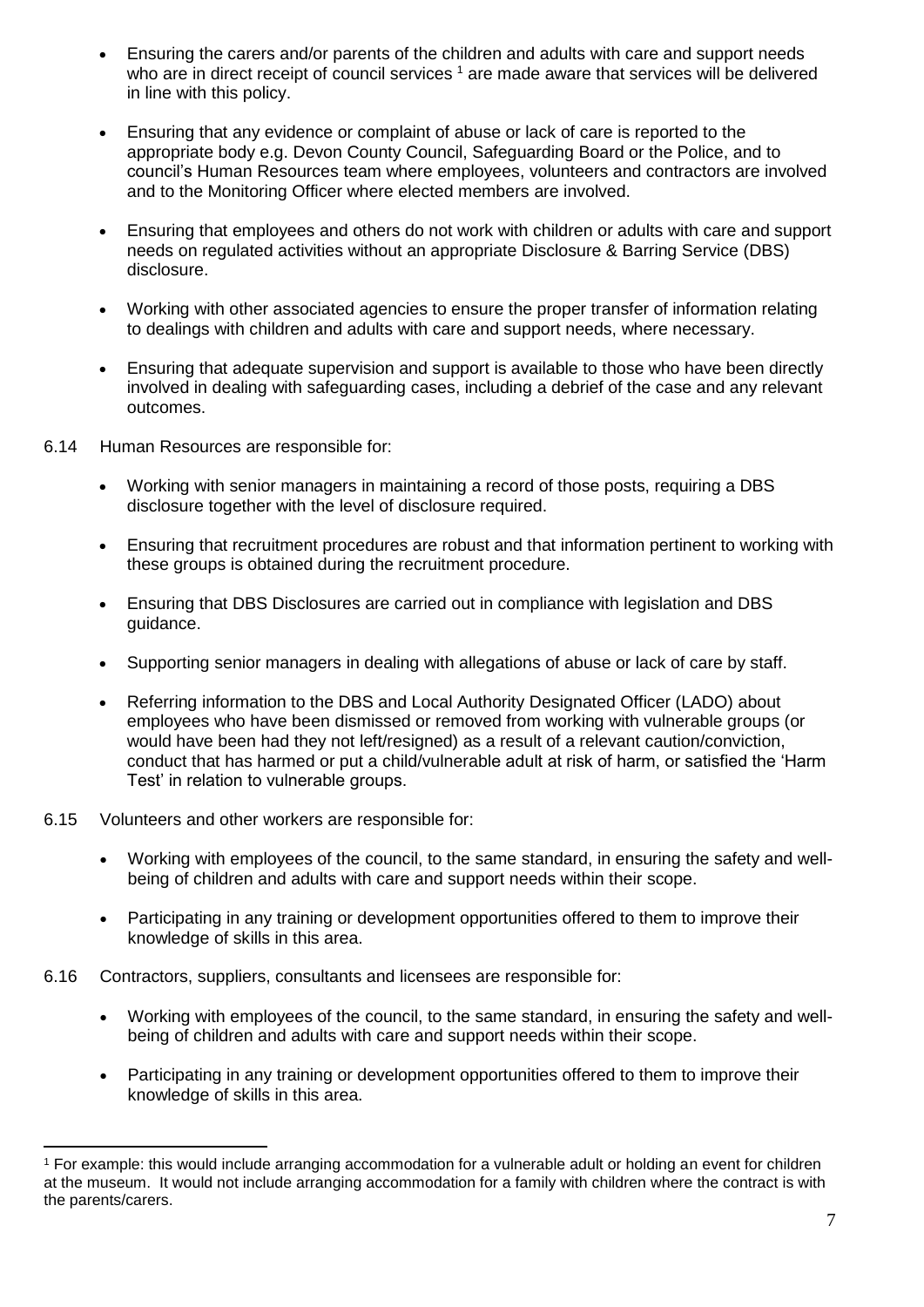6.17 A requirement to comply with safeguarding legislation will be included in all contracts and service level/delivery agreements. Failure to comply may lead to the termination of contracts. Organisations doing business with us are welcome to adopt our safeguarding policy for their own use.

### **7. Events and land hire**

- 7.1 Any organisation who has lease agreements or regularly hire out or lease council facilities or open spaces, should have appropriate safeguarding procedures in place. They should ensure any volunteer or employee that has unsupervised contact with children, young people or adults with care and support needs undertakes a DBS check. They will also be required to demonstrate that they have read the Council's policy on extremist speakers and will be encouraged to utilise the Council's Event Checklist Risk Assessment.
- 7.2 Any safeguarding concerns on council land should be reported to a Safeguarding Representative. (Not negating a need to call Police in a safeguarding emergency) Safeguarding Representatives are able to provide further advice and support to groups or organisations.
- 7.3 Details of these requirements are set out in the Exeter City Council Events Hire Policy

#### **8. Grant applications**

- 8.1 Safeguarding policies and procedures are required from all grant funded organisations. Satisfactory DBS checks for employees and volunteers may also be requested of any organisation or group, working with children, young people and adults with care and support needs who seek funding from the council.
- 8.2 As a minimum, an organisation will be expected to have a policy statement or procedure relating to safeguarding. Commissioned, contracted or grant funded organisations with minimal contact with children, young people and vulnerable adults may wish to adopt the councils Safeguarding Policy and procedures if deemed suitable.

#### **9. Review**

- 9.1 This policy and the related guidance will be reviewed every three years or sooner if required by the Safeguarding Representatives Group and Corporate Safeguarding Group. This will include and on-going review of guidance, both nationally and locally, to ensure the Council meets requirements to safeguard children, young people and adults, and there are appropriate procedures and protocols in place.
- 9.2 The Council's scrutiny function will also have a role in scrutinizing and challenging the Corporate Safeguarding Policy and the work of the Corporate Safeguarding Group.